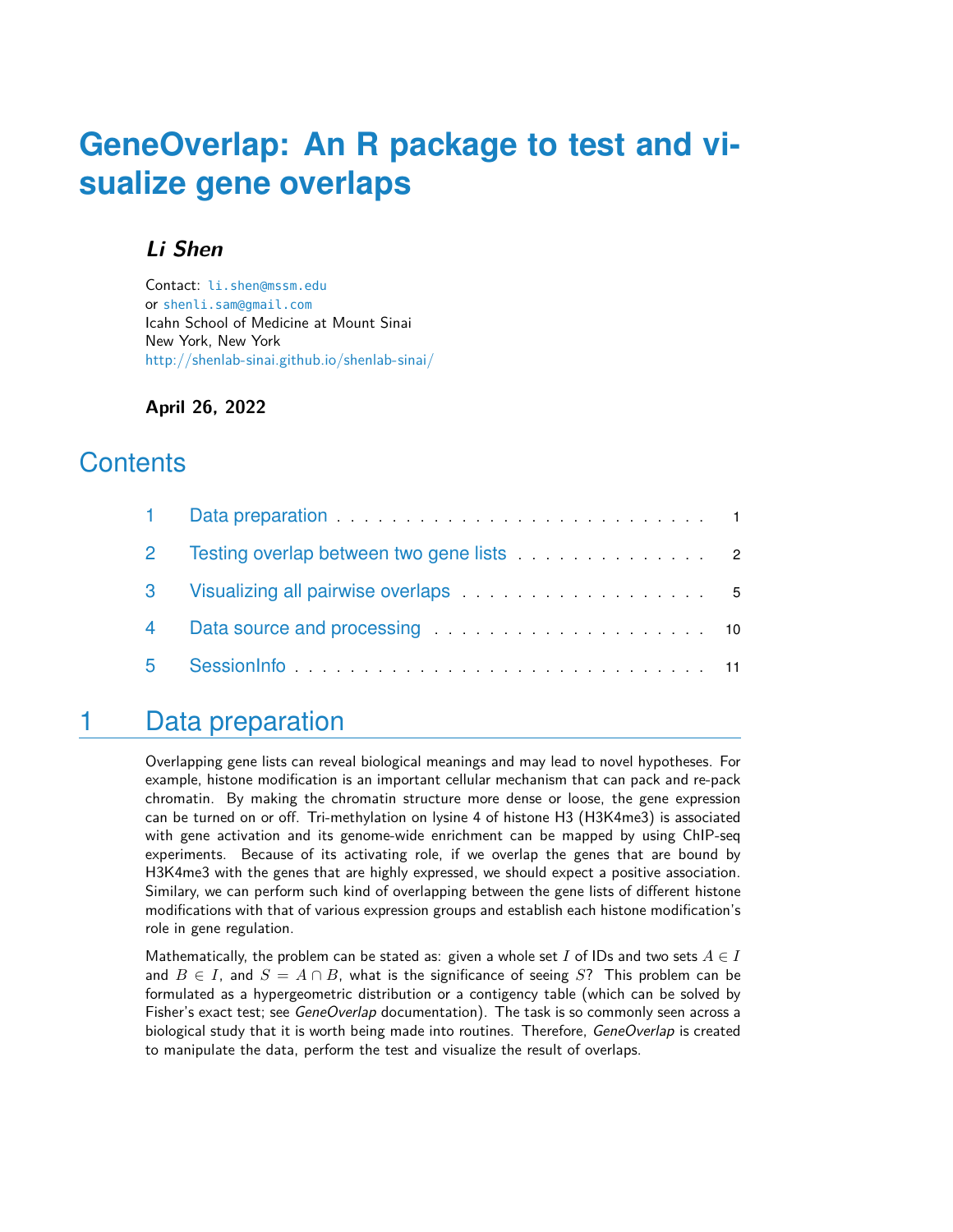The GeneOverlap package is composed of two classes: GeneOverlap and GeneOverlapMatrix. The GeneOverlap class performs the testing and serves as building blocks to the GeneOverlapMatrix class. First, let's load the package

> library(GeneOverlap)

To use the *GeneOverlap* class, create two character vectors that represent gene names. An easy way to do this is to use read.table("filename.txt") to read them from text files.

As a convenience, a couple of gene lists have been compiled into the GeneOverlap data. Use

```
> data(GeneOverlap)
```
to load them. Now, let's see what are contained in the data: there are three objects. The hESC.ChIPSeq.list and hESC.RNASeq.list objects contain gene lists from ChIP-seq and RNA-seq experiments. The gs.RNASeq variable contains the number of genes in the genomic background. Refer to Section [4](#page-9-0) for details about how they were created. Let's see how many genes are there in the gene lists.

```
> sapply(hESC.ChIPSeq.list, length)
H3K4me3 H3K9me3 H3K27me3 H3K36me3
  13448 297 3853 4533
> sapply(hESC.RNASeq.list, length)
 Exp High Exp Medium Exp Low
     6540 6011 8684
> gs.RNASeq
[1] 21196
```
In *GeneOverlap*, we refer to a collection of gene lists as a gene set that is represented as a named list. Here we can see that the ChIP-seq gene set contains four gene lists of different histone marks: H3K4me3, H3K9me3, H3K27me3 and H3K36me3; the RNA-seq gene set contains three gene lists of different expression levels: High, Medium and Low. Two histone marks are associated with gene activation: H3K4me3 and H3K36me3 while the other two are associated with gene repression: H3K9me3 and H3K27me3.

#### <span id="page-1-0"></span>2 Testing overlap between two gene lists

We want to explore whether the activation mark - H3K4me3 is associated with genes that are highly expressed. First, let's construct a GeneOverlap object

```
> go.obj <- newGeneOverlap(hESC.ChIPSeq.list$H3K4me3,
+ hESC.RNASeq.list$"Exp High",
+ genome.size=gs.RNASeq)
> qo.obj
GeneOverlap object:
listA size=13448
listB size=6540
Intersection size=5916
```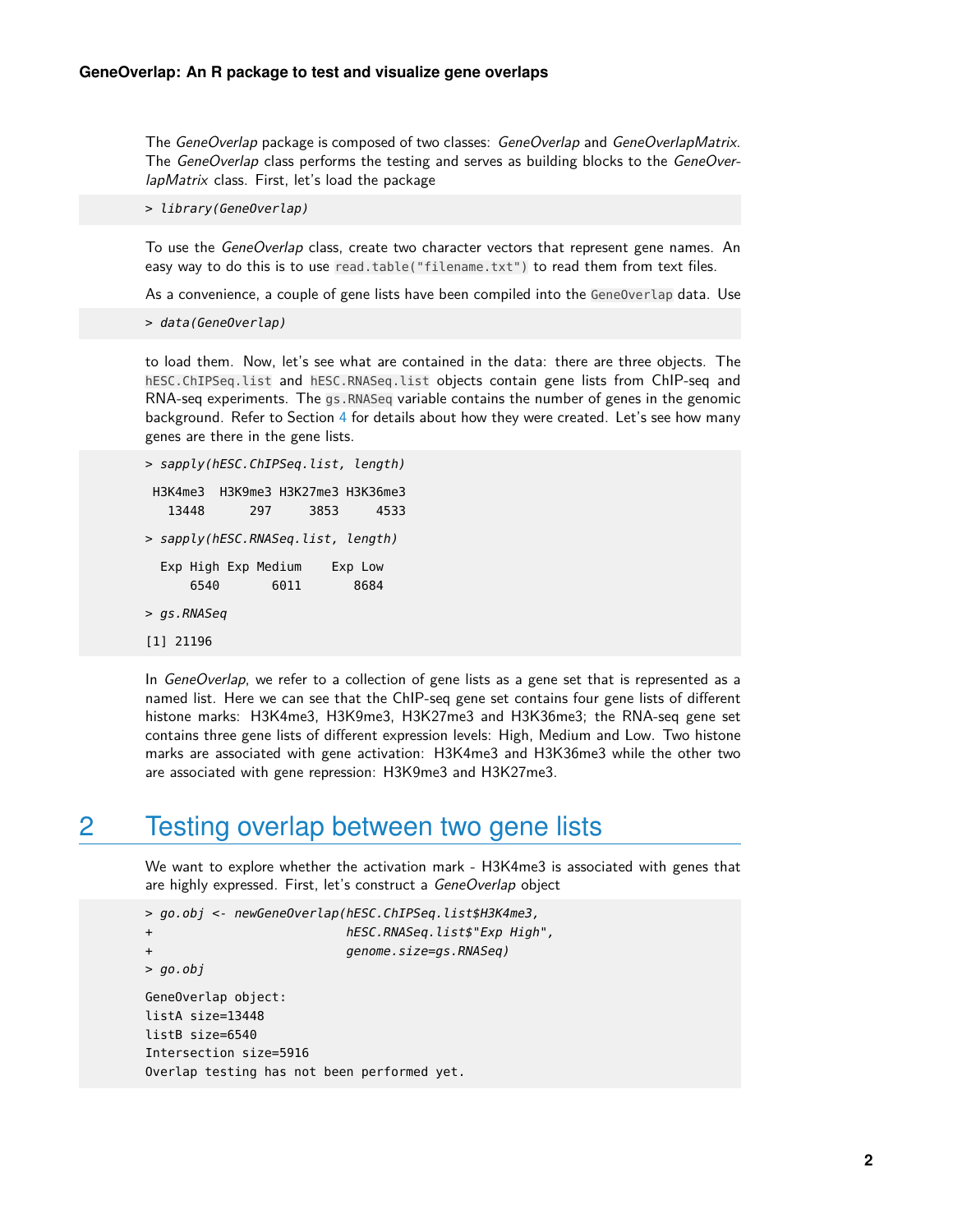As we can see, the *GeneOverlap* constructor has already done some basic statistics for us, such as the number of intersections. To test the statistical significance of association, we do

```
> go.obj <- testGeneOverlap(go.obj)
> go.obj
GeneOverlap object:
listA size=13448
listB size=6540
Intersection size=5916
Overlapping p-value=0e+00
Jaccard Index=0.4
```
The GeneOverlap class formulates the problem as testing whether two variables are independent, which can be represented as a contingency table, and then uses Fisher's exact test to find the statistical significance. Here the P-value is zero, which means the overlap is highly significant. The Fisher's exact test also gives an odds ratio which represents the strength of association. If an odds ratio is equal to or less than 1, there is no association between the two lists. If the odds ratio is much larger than 1, then the association is strong. The class also calculates the Jaccard index which measures the similarity between two lists. The Jaccard index varies between 0 and 1, with 0 meaning there is no similarity between the two and 1 meaning the two are identical. To show some more details, use the print function

```
> print(go.obj)
```

```
Detailed information about this GeneOverlap object:
listA size=13448, e.g. ENSG00000187634 ENSG00000188976 ENSG00000187961
listB size=6540, e.g. ENSG00000000003 ENSG00000000419 ENSG00000000460
Intersection size=5916, e.g. ENSG00000188976 ENSG00000187961 ENSG00000187608
Union size=14072, e.g. ENSG00000187634 ENSG00000188976 ENSG00000187961
Genome size=21196
# Contingency Table:
     notA inA
notB 7124 7532
inB 624 5916
Overlapping p-value=0e+00
Odds ratio=9.0
Overlap tested using Fisher's exact test (alternative=greater)
Jaccard Index=0.4
```
which shows the odds ratio to be  $9.0$  and the Jaccard index to be  $0.4$ . The print function also displays the contingency table which illustrates how the problem is formulated.

Further, we want to see if H3K4me3 is associated with genes that are lowly expressed. We do

```
> go.obj <- newGeneOverlap(hESC.ChIPSeq.list$H3K4me3,
+ hESC.RNASeq.list$"Exp Low",
                         genome.size=gs.RNASeq)
> go.obj <- testGeneOverlap(go.obj)
> print(go.obj)
Detailed information about this GeneOverlap object:
listA size=13448, e.g. ENSG00000187634 ENSG00000188976 ENSG00000187961
listB size=8684, e.g. ENSG00000000005 ENSG00000000938 ENSG00000000971
```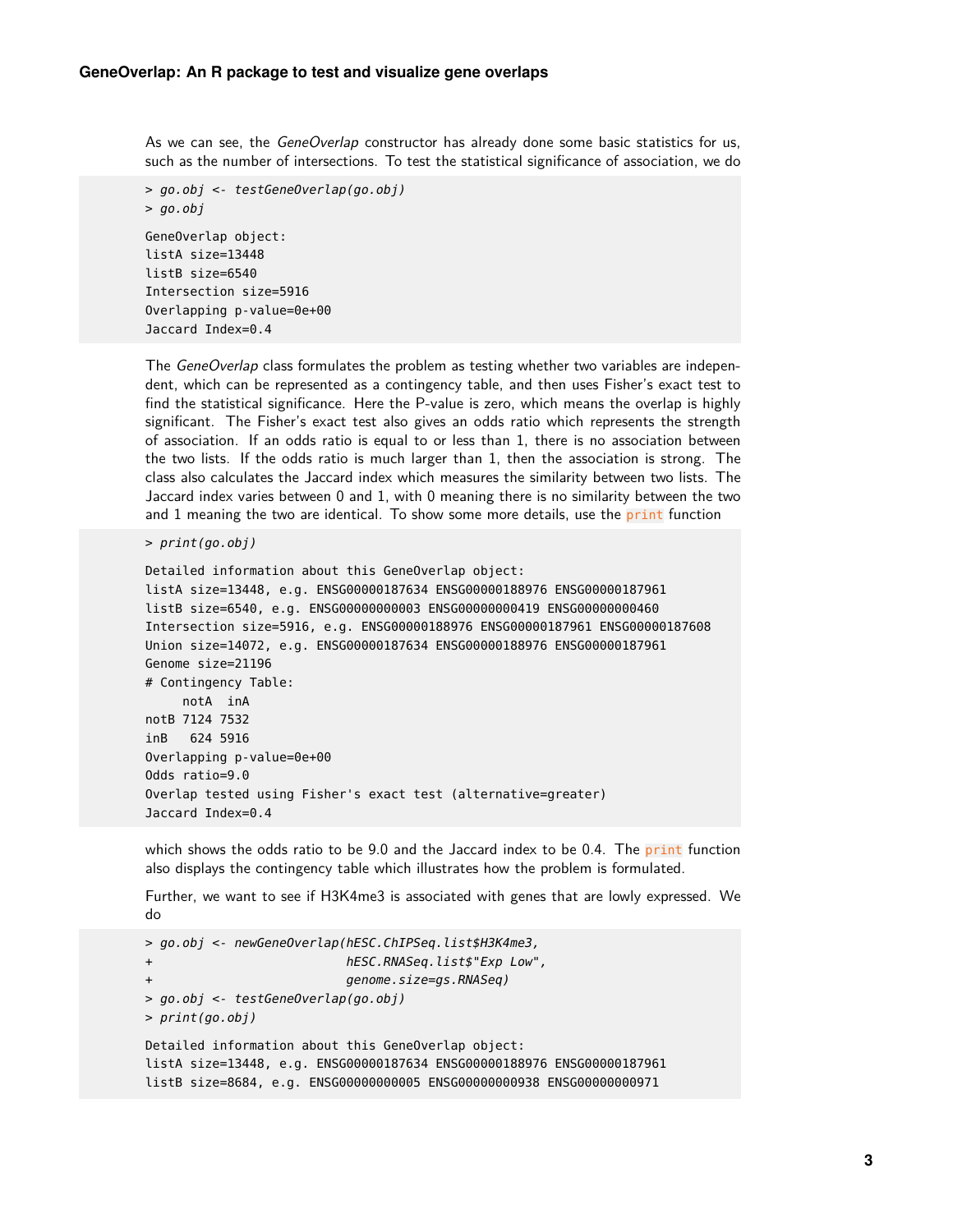```
Intersection size=2583, e.g. ENSG00000187583 ENSG00000187642 ENSG00000215014
Union size=19549, e.g. ENSG00000187634 ENSG00000188976 ENSG00000187961
Genome size=21196
# Contingency Table:
     notA inA
notB 1647 10865
inB 6101 2583
Overlapping p-value=1
Odds ratio=0.1
Overlap tested using Fisher's exact test (alternative=greater)
Jaccard Index=0.1
```
In contrast to the highly expressed genes, the P-value is now 1 with odds ratio 0.1. Therefore, H3K4me3 is not associated with gene suppression.

Once a GeneOverlap object is created, several accessors can be used to extract its slots. For example

```
> head(getIntersection(go.obj))
[1] "ENSG00000187583" "ENSG00000187642" "ENSG00000215014" "ENSG00000142609"
[5] "ENSG00000203301" "ENSG00000215912"
> getOddsRatio(go.obj)
[1] 0.06418943
> getContbl(go.obj)
     notA inA
notB 1647 10865
inB 6101 2583
> getGenomeSize(go.obj)
[1] 21196
```
It is also possible to change slots "listA", "listB" and "genome.size" after object creation. For example

```
> setListA(go.obj) <- hESC.ChIPSeq.list$H3K27me3
> setListB(go.obj) <- hESC.RNASeq.list$"Exp Medium"
> go.obj
GeneOverlap object:
listA size=3853
listB size=6011
Intersection size=1549
Overlap testing has not been performed yet.
```
After any of the above slots is changed, the object is put into untested status. So we need to re-test it

```
> go.obj <- testGeneOverlap(go.obj)
> go.obj
GeneOverlap object:
```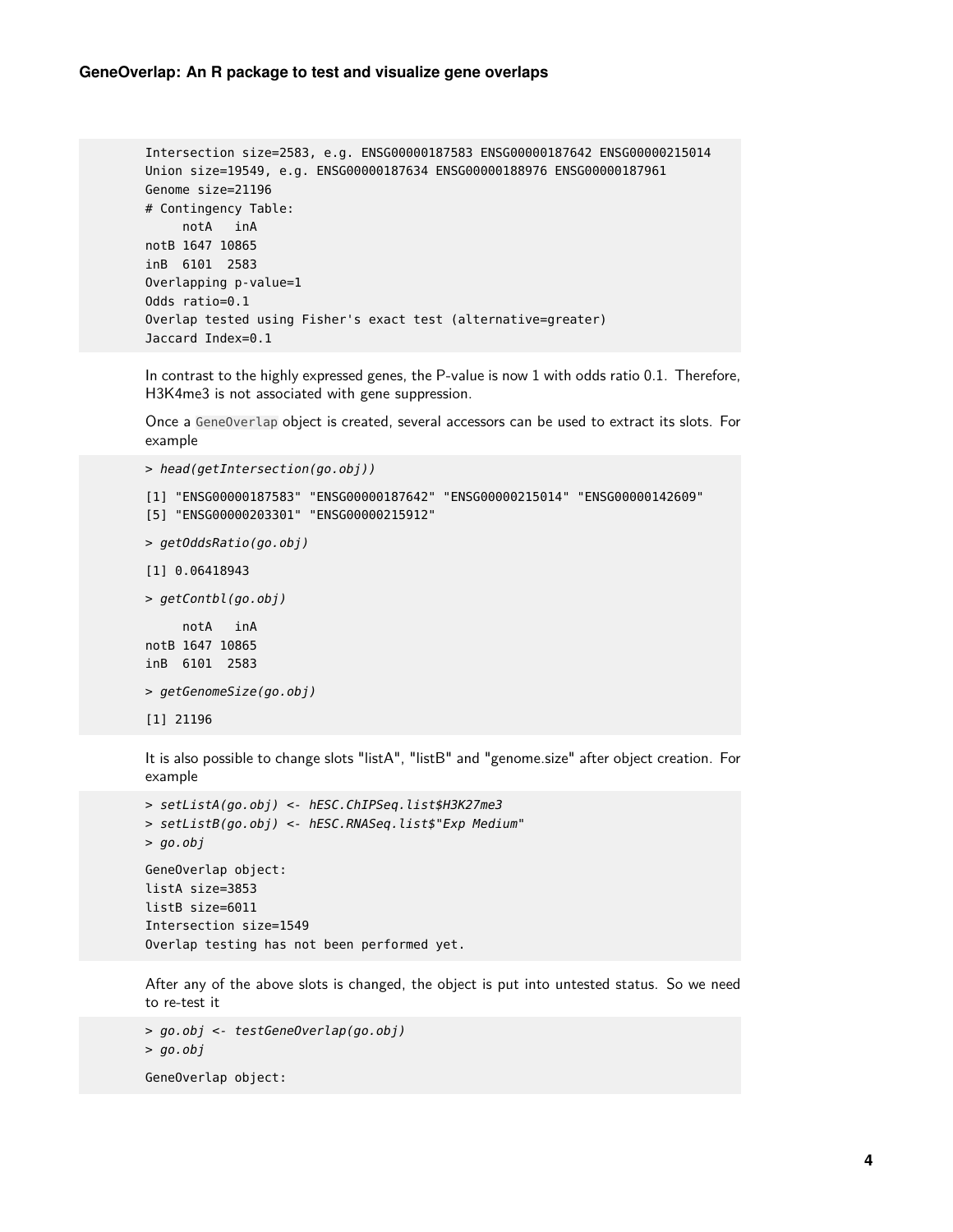```
listA size=3853
listB size=6011
Intersection size=1549
Overlapping p-value=2.8e-69
Jaccard Index=0.2
```
We can also change the genome size to see how the p-value changes with it

```
> v.gs <- c(12e3, 14e3, 16e3, 18e3, 20e3)
> setNames(sapply(v.gs, function(g) {
+ setGenomeSize(go.obj) <- g
+ go.obj <- testGeneOverlap(go.obj)
+ getPval(go.obj)
+ }), v.gs)
      12000 14000 16000 18000 20000
1.000000e+00 9.999746e-01 6.039536e-05 9.006016e-24 5.589067e-51
```
<span id="page-4-0"></span>As expected, the larger the genome size, the more significant the P-value. That is because, as the "universe" grows, it becomes less and less likely for two gene lists to overlap by chance.

## 3 Visualizing all pairwise overlaps

When two gene sets each with one or more lists need to be compared, it would be rather inefficient to compare them manually. A matrix can be constructed, where the rows represent the lists from one set while the columns represent the lists from the other set. Each element of the matrix is a GeneOverlap object. To visualize this overlapping information altogether, a heatmap can be used. To illustrate, we want to compare all the gene lists from ChIP-seq with that from RNA-seq

```
> gom.obj <- newGOM(hESC.ChIPSeq.list, hESC.RNASeq.list,
+ gs.RNASeq)
> drawHeatmap(gom.obj)
```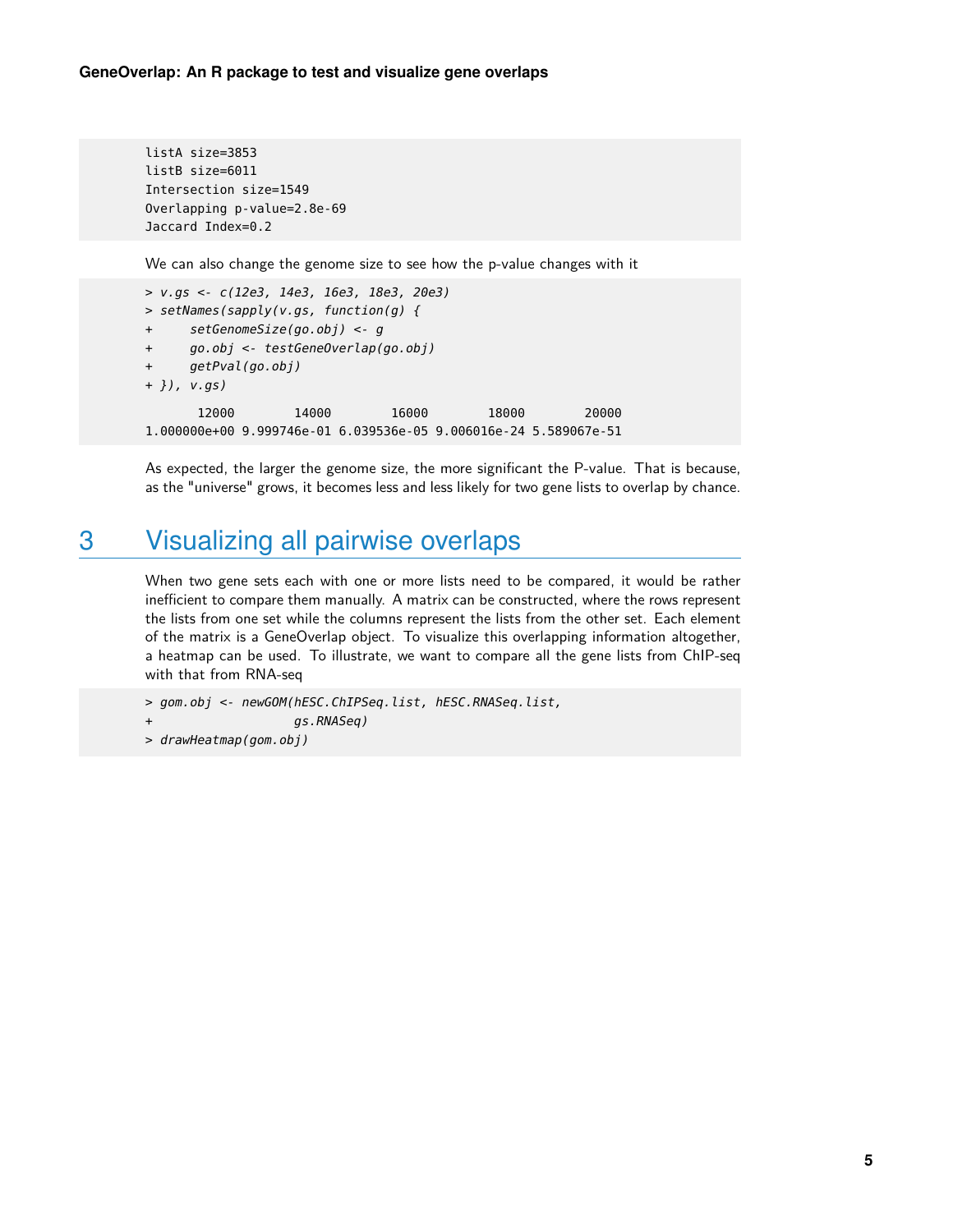



That is neat. The newGOM constructor creates a new GeneOverlapMatrix object using two named lists. Then all we need to do is to use the drawHeatmap function to show it. In the heatmap, the colorkey represents the odds ratios and the significant p-values are superimposed on the grids.

To retrieve information from a GeneOverlapMatrix object, two important accessors called getMatrix and getNestedList can be used. The getMatrix accessor gets information such as p-values as a matrix, for example

```
> getMatrix(gom.obj, name="pval")
```
Exp High Exp Medium Exp Low H3K4me3 0.0000000 0.000000e+00 1.000000e+00 H3K9me3 0.9996654 7.071538e-13 9.999497e-01 H3K27me3 1.0000000 2.797009e-69 1.061420e-09 H3K36me3 0.0000000 9.999998e-01 1.000000e+00

or the odds ratios

> getMatrix(gom.obj, "odds.ratio")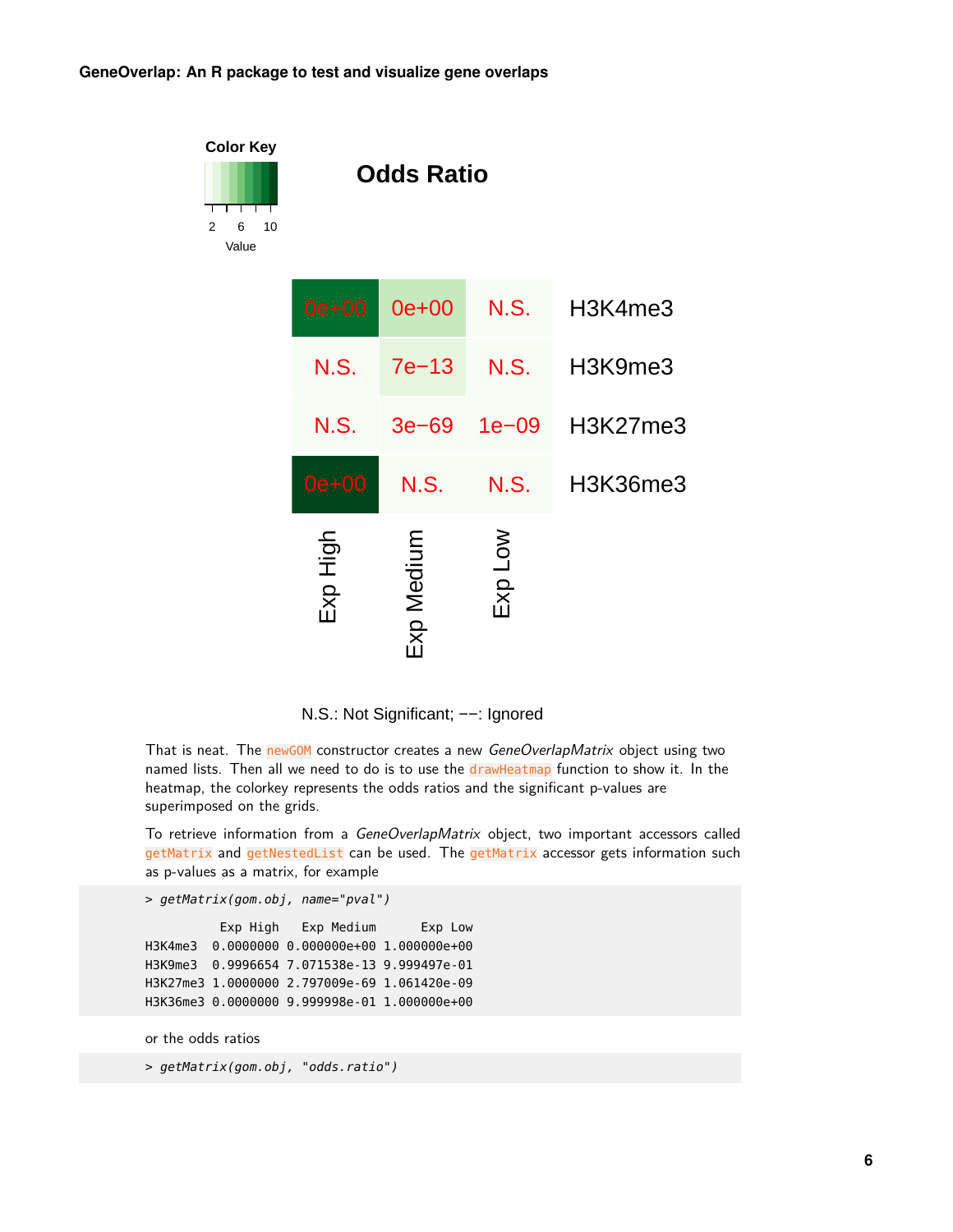|         | Exp High Exp Medium                      | Exp Low |
|---------|------------------------------------------|---------|
| H3K4me3 | 8.9672775 3.8589147 0.06418943           |         |
| H3K9me3 | 0.6366248 2.3460391 0.62254173           |         |
|         | H3K27me3 0.3338513 1.9408115 1.24113618  |         |
|         | H3K36me3 10.9219512 0.8265542 0.02145576 |         |

The getNestedList accessor can get gene lists for each comparison as a nested list: the outer list represents the columns and the inner list represents the rows

```
> inter.nl <- getNestedList(gom.obj, name="intersection")
> str(inter.nl)
List of 3
 $ Exp High :List of 4
  ..$ H3K4me3 : chr [1:5916] "ENSG00000188976" "ENSG00000187961" "ENSG00000187608" "ENSG00000188157" ...
  ..$ H3K9me3 : chr [1:66] "ENSG00000157184" "ENSG00000117133" "ENSG00000162694" "ENSG00000178104" ...
  ..$ H3K27me3: chr [1:574] "ENSG00000188976" "ENSG00000188157" "ENSG00000162576" "ENSG00000228594" ...
  ..$ H3K36me3: chr [1:3290] "ENSG00000188976" "ENSG00000188157" "ENSG00000160087" "ENSG00000127054" ...
 $ Exp Medium:List of 4
  ..$ H3K4me3 : chr [1:4985] "ENSG00000187634" "ENSG00000188290" "ENSG00000131591" "ENSG00000186891" ...
  ..$ H3K9me3 : chr [1:142] "ENSG00000143786" "ENSG00000197472" "ENSG00000135747" "ENSG00000196418" ...
  ..$ H3K27me3: chr [1:1549] "ENSG00000187634" "ENSG00000188290" "ENSG00000131591" "ENSG00000186891" ...
  ..$ H3K36me3: chr [1:1151] "ENSG00000157933" "ENSG00000116198" "ENSG00000171680" "ENSG00000162413" ...
 $ Exp Low :List of 4
  ..$ H3K4me3 : chr [1:2583] "ENSG00000187583" "ENSG00000187642" "ENSG00000215014" "ENSG00000142609" ...
  ..$ H3K9me3 : chr [1:90] "ENSG00000215912" "ENSG00000232423" "ENSG00000204501" "ENSG00000157358" ...
  ..$ H3K27me3: chr [1:1745] "ENSG00000187583" "ENSG00000237330" "ENSG00000197921" "ENSG00000142611" ...
  ..$ H3K36me3: chr [1:101] "ENSG00000171819" "ENSG00000116663" "ENSG00000187144" "ENSG00000215902" ...
```
Another important accessor is the method "[" that allows one to retrieve GeneOverlap objects in a matrix-like fashion. For example,

```
> go.k4.high < qom.obj[1, 1]> go.k4.high
GeneOverlap object:
listA size=13448
listB size=6540
Intersection size=5916
Overlapping p-value=0e+00
Jaccard Index=0.4
```
gets the GeneOverlap object that represents the comparison between H3K4me3 and highly expressed genes. It is also possible to get GeneOverlap objects using labels, such as

```
> gom.obj["H3K9me3", "Exp Medium"]
```

```
GeneOverlap object:
listA size=297
listB size=6011
Intersection size=142
Overlapping p-value=7.1e-13
Jaccard Index=0.0
```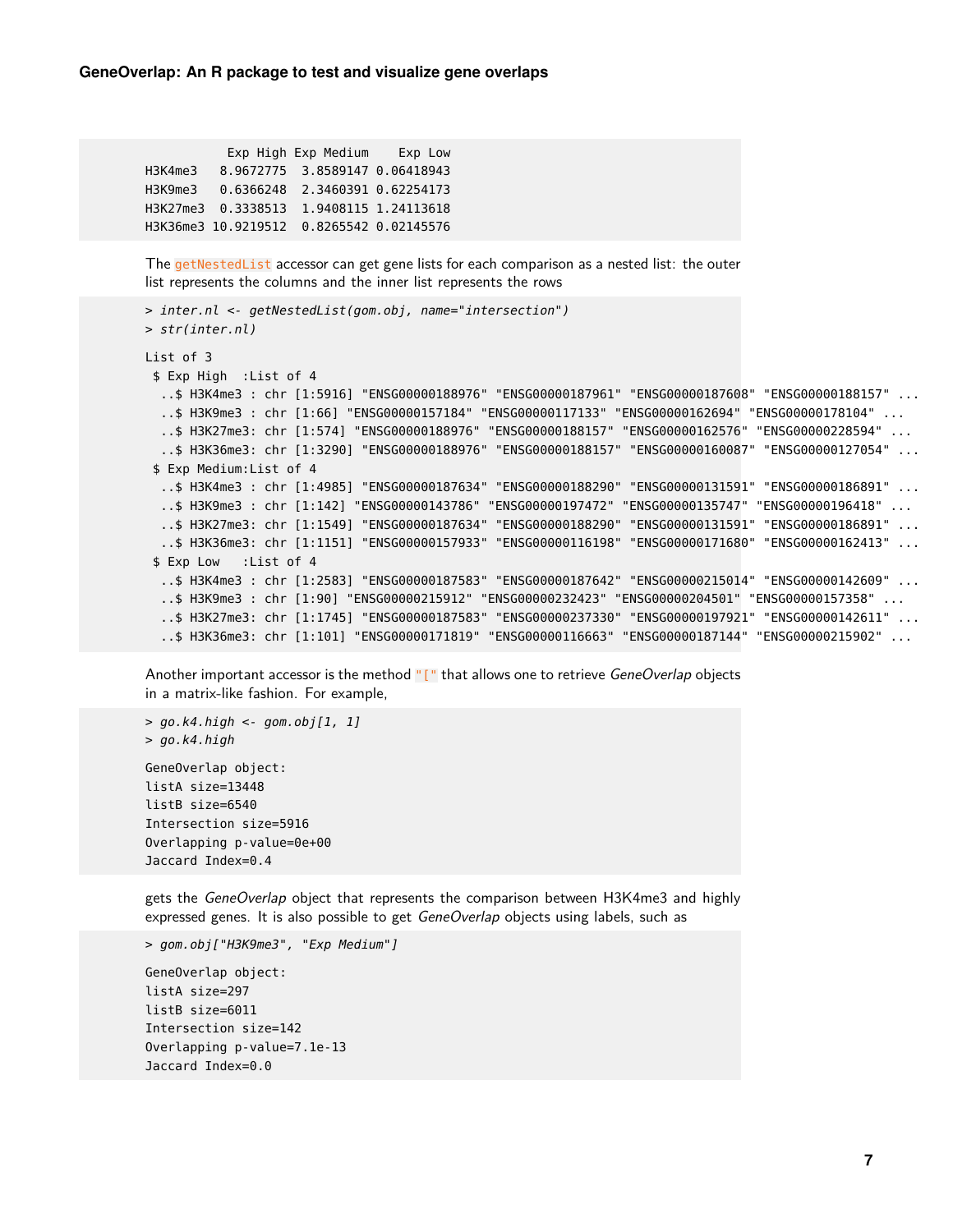GeneOverlapMatrix can also perform self-comparison on one gene set. For example, if we want to know how the ChIP-seq gene lists associate with each other, we can do



N.S.: Not Significant; −−: Ignored

Only the upper triangular matrix is used.

It is also possible to change the number of colors and the colors used for the heatmap. For example

> drawHeatmap(gom.self, ncolused=5, grid.col="Blues", note.col="black")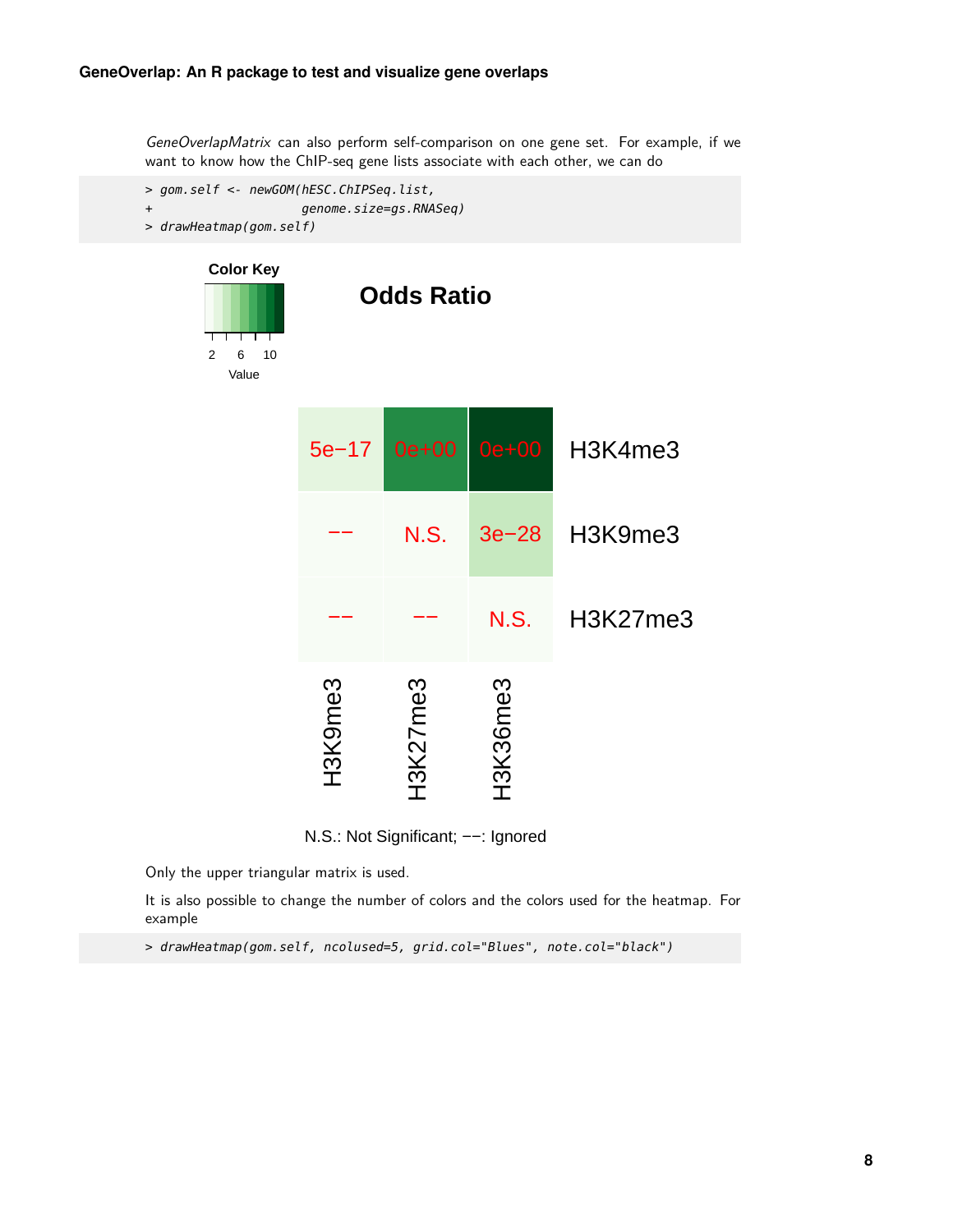



or to show the Jaccard index values instead

> drawHeatmap(gom.self, what="Jaccard", ncolused=3, grid.col="Oranges", + note.col="black")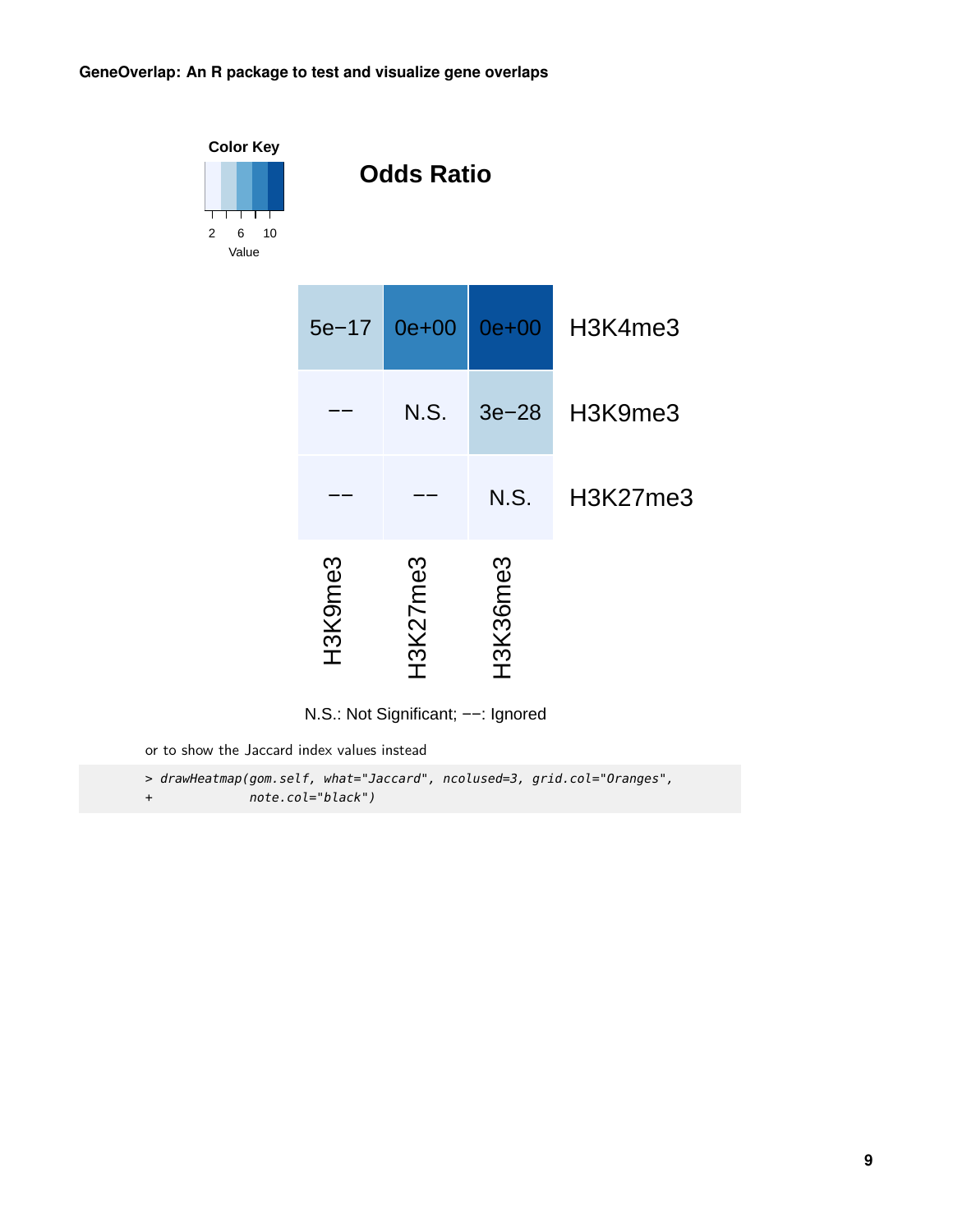

N.S.: Not Significant; −−: Ignored

### <span id="page-9-0"></span>4 Data source and processing

The experimental data used here were downloaded from the ENCODE [\[ENCODE Consortium,](#page-10-1) ] project's website. Both ChIP-seq and RNA-seq samples were derived from the human embryonic stem cells (hESC). The raw read files were aligned to the reference genome using Bowtie [\[Langmead et al., 2009\]](#page-10-2) and Tophat [\[Trapnell et al., 2009\]](#page-11-0).

Cufflinks [\[Trapnell et al., 2010\]](#page-11-1) was used to estimate the gene expression levels from the RNA-seq data. Only protein coding genes were retained for further analysis. The genes were filtered by FPKM status and only the genes with "OK" status were kept. This left us with 21,196 coding genes whose FPKM values were reliabled estimated. The genes were then separated into three groups: high (FPKM>10), medium (FPKM>1 and  $\lt=10$ ) and low  $(FPKM \leq 1)$ . The duplicated gene IDs within each group were removed before testing.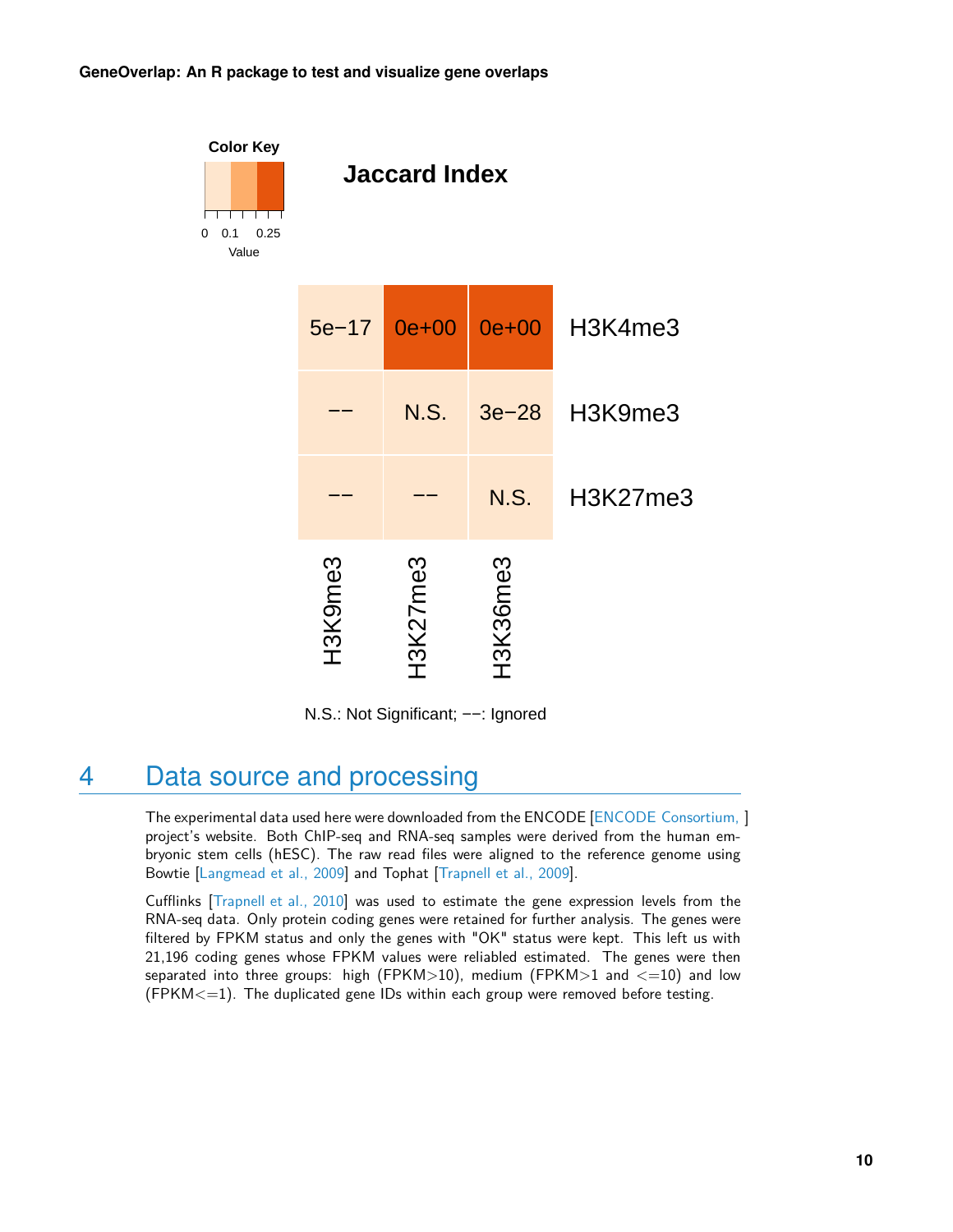For ChIP-seq, one replicate from IP treatment and one replicate from input control were used. Peak calling was performed using MACS2 (v2.0.10) with default parameter values. The peak lists then went through region annotation using the diffReps package [\[Shen et al., 2013\]](#page-11-2). After that, the genes that had peaks on genebody and promoter regions were extracted. The genes were further filtered using the RNA-seq gene list obtained above.

#### <span id="page-10-0"></span>5 SessionInfo

```
> sessionInfo()
R version 4.2.0 RC (2022-04-21 r82226)
Platform: x86_64-pc-linux-gnu (64-bit)
Running under: Ubuntu 20.04.4 LTS
Matrix products: default
BLAS: /home/biocbuild/bbs-3.16-bioc/R/lib/libRblas.so
LAPACK: /home/biocbuild/bbs-3.16-bioc/R/lib/libRlapack.so
locale:
 [1] LC_CTYPE=en_US.UTF-8 LC_NUMERIC=C
 [3] LC_TIME=en_GB LC_COLLATE=C
 [5] LC_MONETARY=en_US.UTF-8 LC_MESSAGES=en_US.UTF-8
 [7] LC_PAPER=en_US.UTF-8 LC_NAME=C
 [9] LC_ADDRESS=C LC_TELEPHONE=C
[11] LC_MEASUREMENT=en_US.UTF-8 LC_IDENTIFICATION=C
attached base packages:
[1] stats graphics grDevices utils datasets methods base
other attached packages:
[1] GeneOverlap_1.33.0
loaded via a namespace (and not attached):
 [1] gtools_3.9.2 digest_0.6.29 bitops_1.0-7
 [4] evaluate_0.15 KernSmooth_2.23-20 rlang_1.0.2
 [7] cli_3.3.0 gplots_3.1.3 rmarkdown_2.14
[10] BiocStyle_2.25.0 RColorBrewer_1.1-3 tools_4.2.0
[13] xfun_0.30 yaml_2.3.5 fastmap_1.1.0
[16] compiler_4.2.0 BiocManager_1.30.17 caTools_1.18.2
[19] htmltools_0.5.2 knitr_1.38
```
### **References**

<span id="page-10-1"></span>[ENCODE Consortium, ] ENCODE Consortium. The encyclopedia of dna elements (http://encodeproject.org/encode/).

<span id="page-10-2"></span>[Langmead et al., 2009] Langmead, B., Trapnell, C., Pop, M., and Salzberg, S. (2009). Ultrafast and memory-efficient alignment of short dna sequences to the human genome. Genome Biology, 10(3):R25.